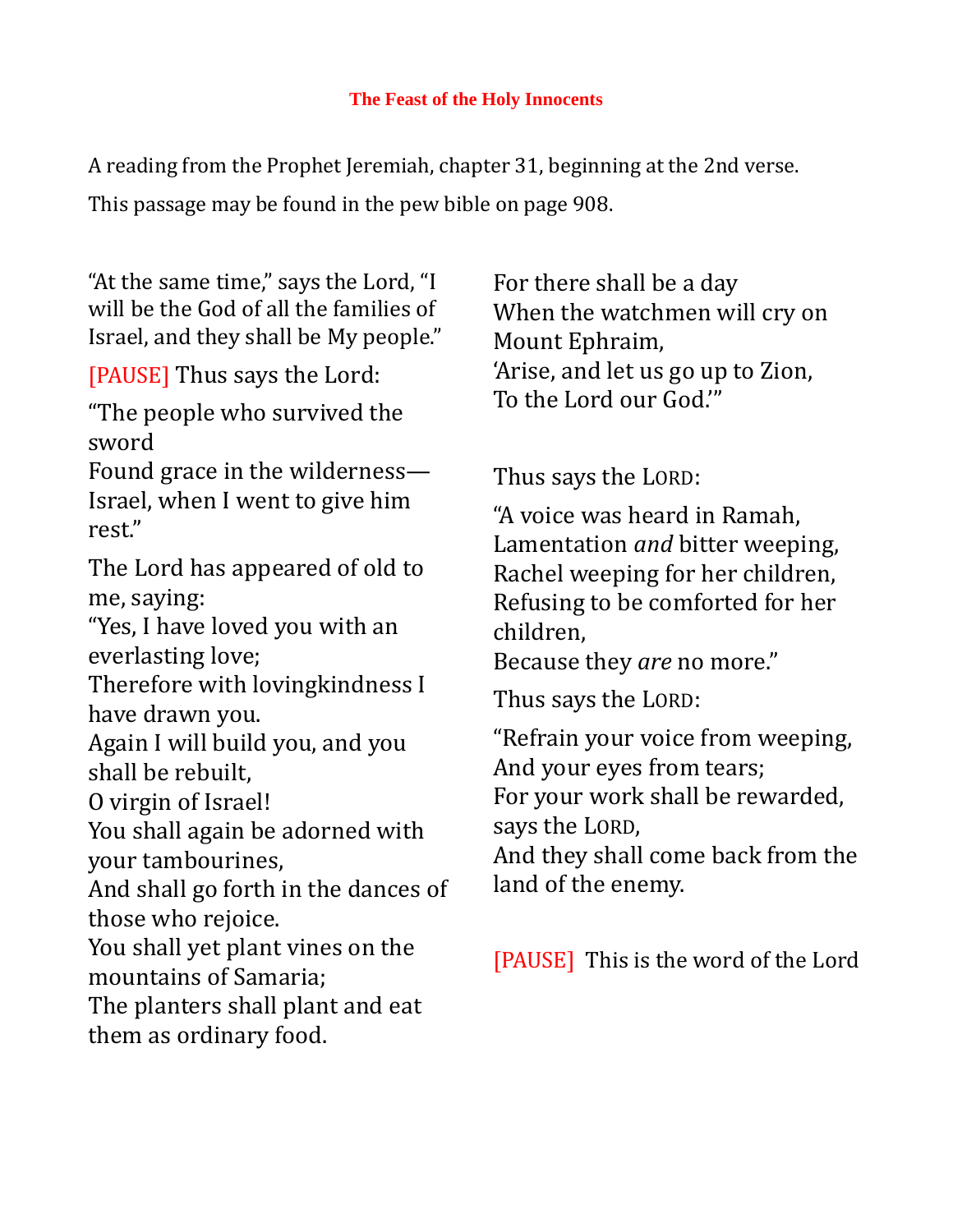## **The Psalter – Psalm 8**

O LORD our Governor, how excellent is thy Name in all the world; \* thou that hast set thy glory above the heavens!

Out of the mouth of very babes and sucklings hast thou ordained strength, because of thine enemies, \* that thou mightest still the enemy and the avenger.

When I consider thy heavens, even the work of thy fingers; \* the moon and the stars which thou hast ordained;

What is man, that thou art mindful of him? \* and the son of man, that thou visitest him?

Thou madest him lower than the angels, \* to crown him with glory and worship.

Thou makest him to have dominion of the works of thy hands; \* and thou hast put all things in subjection under his feet:

All sheep and oxen; \* yea, and the beasts of the field;

The fowls of the air, and the fishes of the sea; \* and whatsoever walketh through the paths of the seas.

O LORD our Governor, \* how excellent is thy Name in all the world!